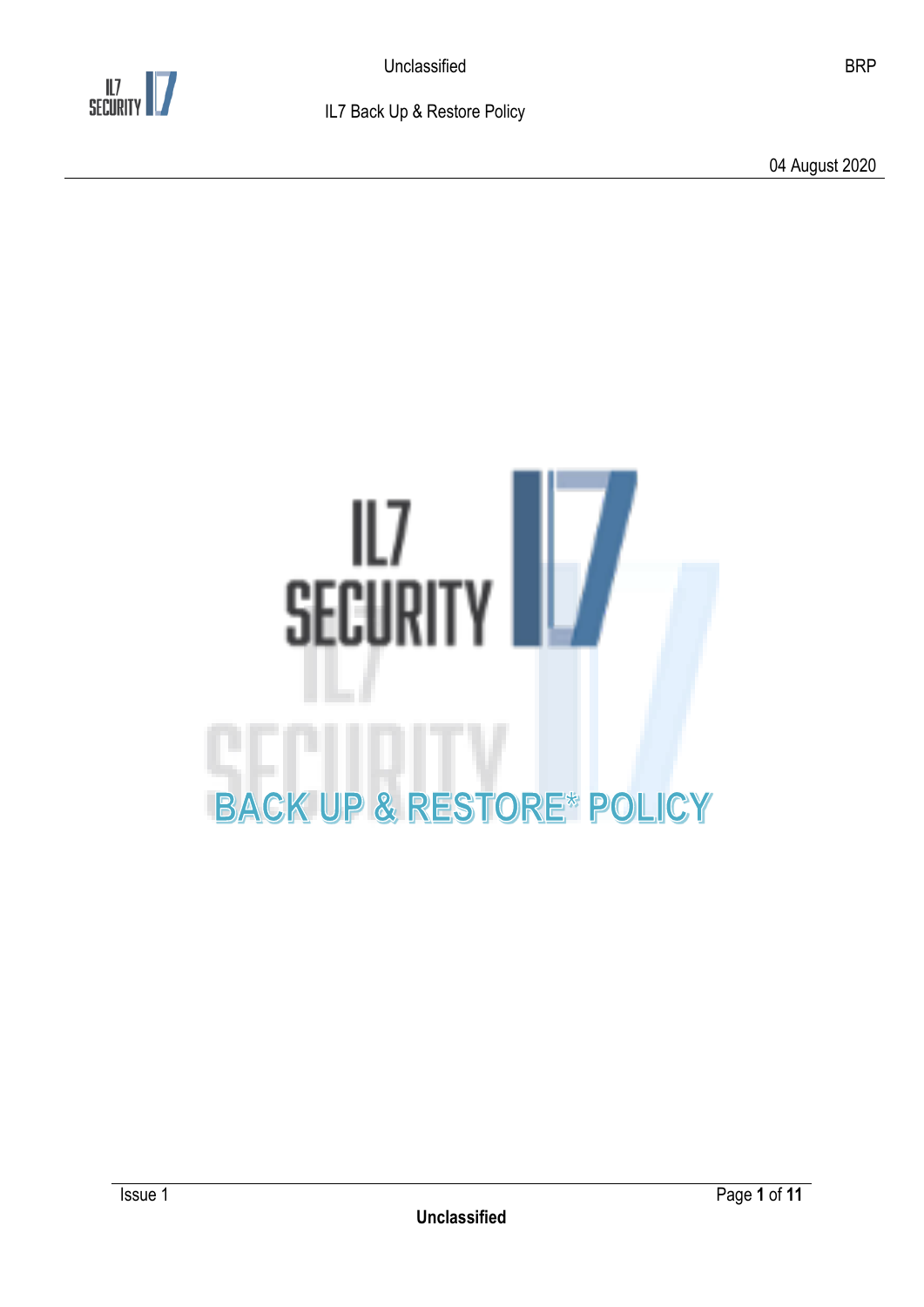

04 August 2020

<span id="page-1-0"></span>

| <b>Contents</b>                                             |                |
|-------------------------------------------------------------|----------------|
| Overview<br>1                                               | $\overline{2}$ |
| 1.1<br>Purpose                                              | 3              |
| 1.2<br>Scope                                                | 3              |
| 1.3<br>Applicability                                        | 3              |
| $2^{\circ}$<br><b>Backup and Restore Policy</b><br>4        |                |
| Policy and Controls<br>2.1                                  | 4              |
| 2.2<br>Data Backup                                          | 4              |
| 2.3<br>Securing Back Ups                                    | 7              |
| System designers shall ensure that:                         | 7              |
| <b>Physical Security</b><br>2.4                             | 8              |
| <b>Staff Management</b><br>2.5                              | 9              |
| 2.6<br><b>Backup Testing</b>                                | 9              |
| 2.7<br>Data Restoration                                     | 10             |
| 2.8<br><b>Help Desk</b>                                     | 10             |
| $\overline{3}$<br>Exemptions, Exceptions and Breaches<br>11 |                |
| <b>Exemptions and Exceptions Policy</b><br>3.1              | 11             |
| <b>Breach of Policy</b><br>3.2                              | 11             |
|                                                             |                |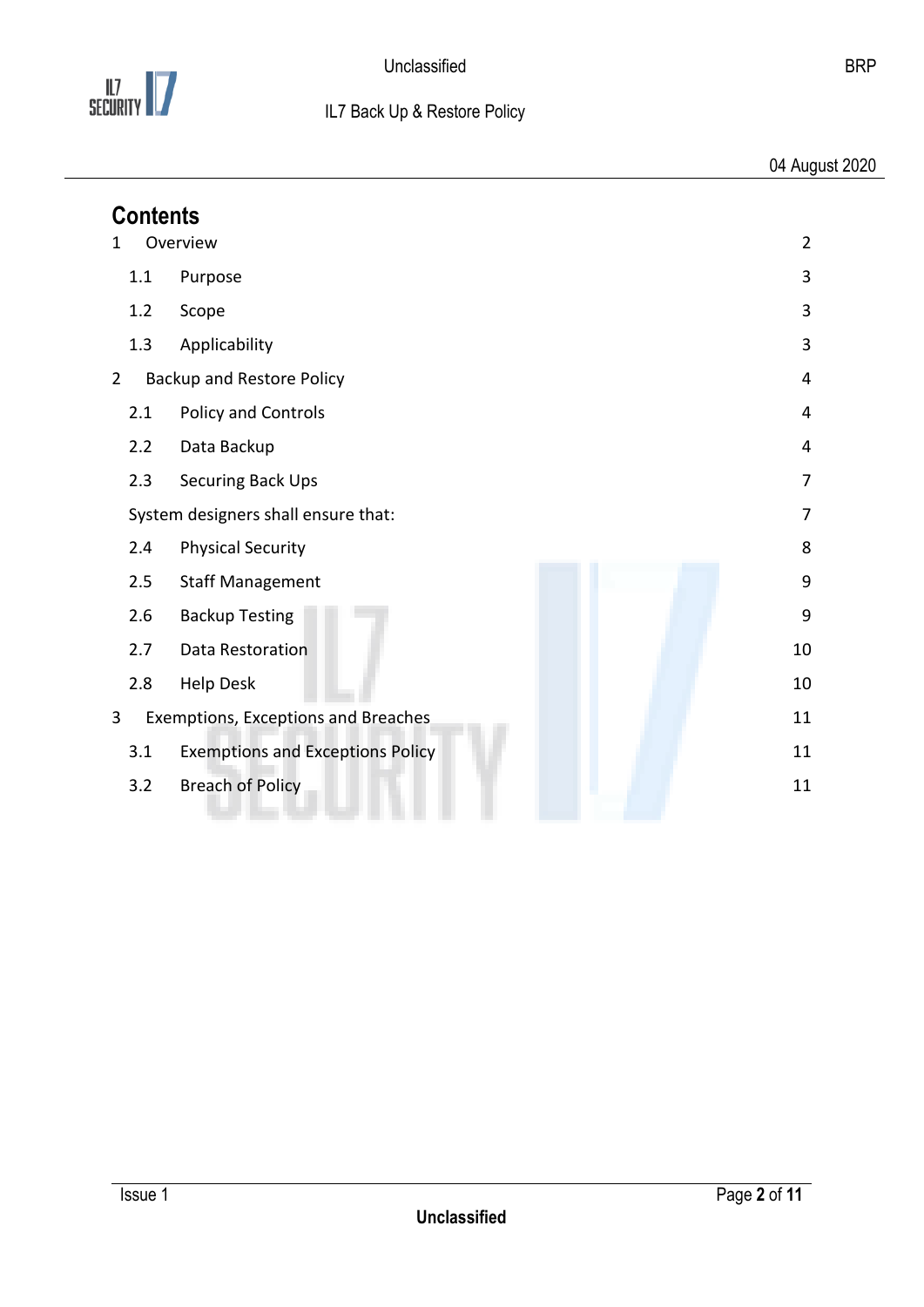

04 August 2020

### 1 Overview

Backing up digital communications, data, and other electronic files is an essential IT practice to insure against the loss of valuable information and reduce recovery times in the event of an incident and to support the availability of services. It is IL7 policy that all data, operating systems and utility files must be adequately and systematically backed up.

#### <span id="page-2-0"></span>**1.1 Purpose**

This Policy defines what is expected of IL7 to protect systems and data under its control so as to ensure that data is not lost and can be recovered in the event of an equipment failure, intentional destruction of data or a disaster.

#### <span id="page-2-1"></span>**1.2 Scope**

This Policy applies to all systems and networks that receive, process, store or forward data for and on behalf of IL7, as well as all systems, networks and cloud services used in the provision of IL7 services.

#### <span id="page-2-2"></span>**1.3 Applicability**

This Policy applies to all IL7 staff, service providers and contractors who develop and maintain IL7 systems.

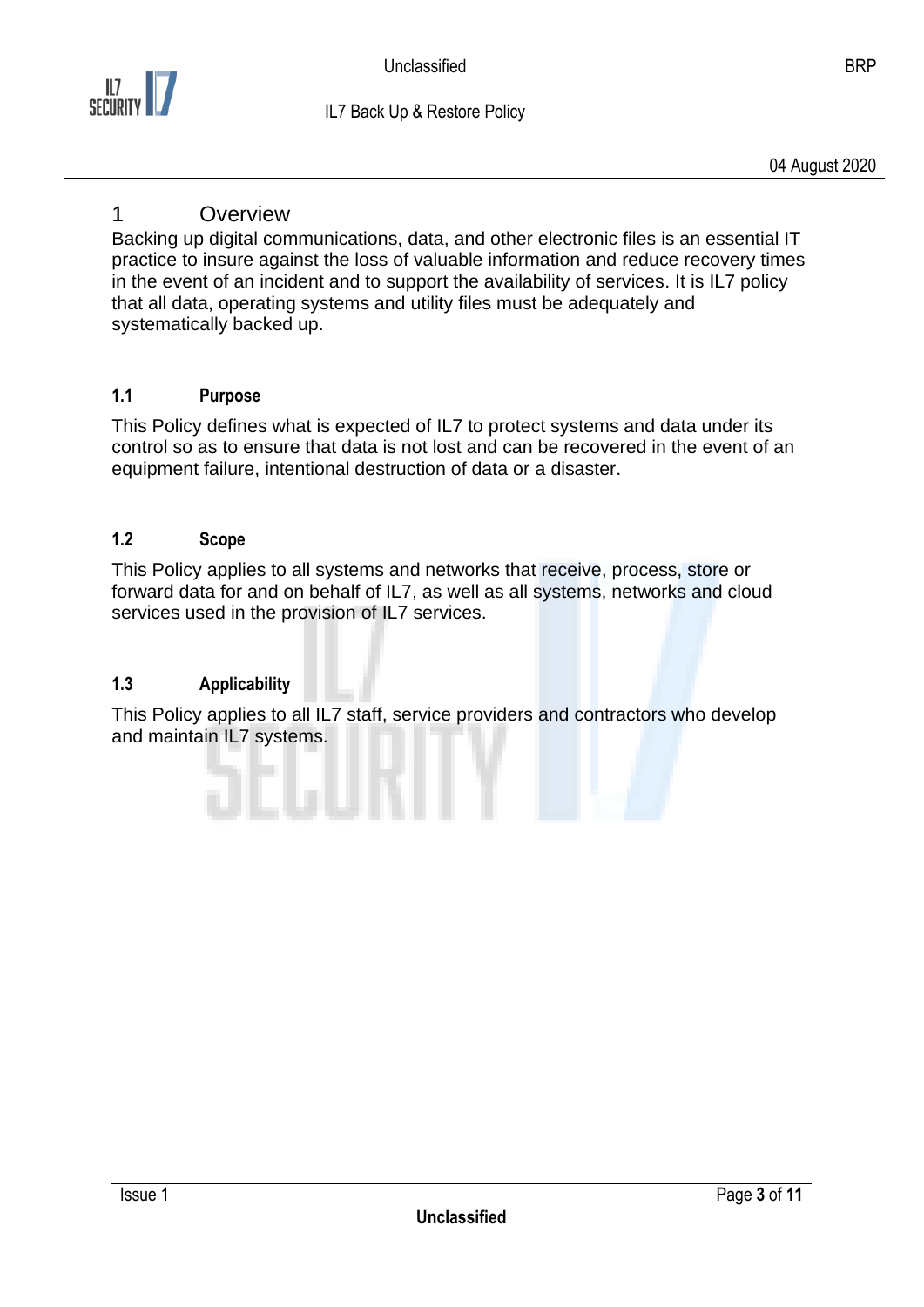

## <span id="page-3-0"></span>**2 Backup and Restore Policy**

### <span id="page-3-1"></span>**2.1 Policy and Controls**

This policy is written to ensure that the outcomes of the following Cyber Security Principles are met:

• SP11 Core System Protection and Separation (Ref [1])

This policy is one of several that are required to support principles above.

This policy implements the following NIST controls, which are detailed in NIST Special Publication 800-53 [2]:

| $CP-9$     | Information System Backup                      |
|------------|------------------------------------------------|
| CP-10      | Information System Recovery and Reconstitution |
| $SC-28(2)$ | Offline Storage                                |

This policy is intrinsically linked to Business Continuity Policy and Disaster Recovery Policy and should be considered alongside them. See references [3] and [4] respectively.

### <span id="page-3-2"></span>**2.2 Data Backup**

Project Managers shall ensure that:

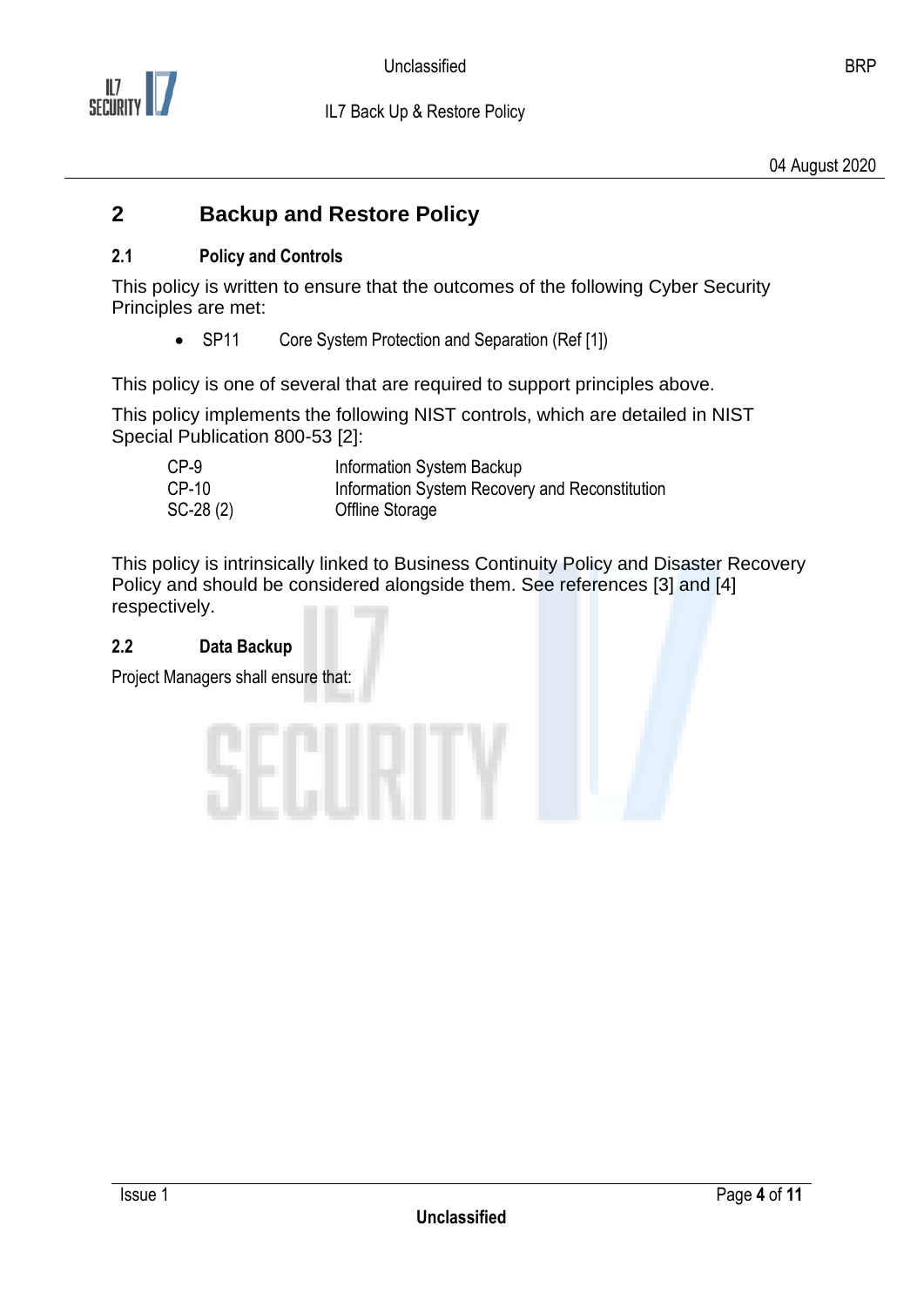

04 August 2020

| 2.2.1<br>2.2.2<br>2.2.3<br>2.2.4 | The data set to be backed up is specified, based on a risk assessment<br>and impact analysis. [NIST CP-9]<br>The appropriate frequency of backups is determined, based on a risk<br>assessment and impact analysis, for all data types stored within a<br>system. [NIST CP-9]<br>The Recovery Point Objective and Recovery Time Objective are well<br>understood and hence used to determine backup design requirements.<br>[NIST CP-9]<br>All backup and restore processes are tested with appropriate<br>frequency, and that backup facilities undergo regular on-site<br>inspections. [NIST CP-9 (1)] |
|----------------------------------|----------------------------------------------------------------------------------------------------------------------------------------------------------------------------------------------------------------------------------------------------------------------------------------------------------------------------------------------------------------------------------------------------------------------------------------------------------------------------------------------------------------------------------------------------------------------------------------------------------|
|                                  |                                                                                                                                                                                                                                                                                                                                                                                                                                                                                                                                                                                                          |
|                                  |                                                                                                                                                                                                                                                                                                                                                                                                                                                                                                                                                                                                          |
|                                  |                                                                                                                                                                                                                                                                                                                                                                                                                                                                                                                                                                                                          |
|                                  |                                                                                                                                                                                                                                                                                                                                                                                                                                                                                                                                                                                                          |
| 2.2.5                            | Consideration is given to the snapshot of operational systems<br>alongside information backup, particularly for long term storage or to<br>support rapid disaster recovery. [NIST CP-9 (6), CP-10, SC-28 (2)]                                                                                                                                                                                                                                                                                                                                                                                            |
| 2.2.6                            | A Backup Plan is produced that accounts for:<br>a) The information, software and systems that should be<br>backed up;<br>b) Recording and Documentation of all backup copies and<br>procedures.<br>The extent (e.g. full or differential backup) and frequency of<br>C)<br>backups.<br>d) The storage location of backups.<br>The physical and environmental protection of backups.<br>e)<br>The logical protection of backups (i.e. encryption) when the<br>f)<br>data is sensitive.<br>Regular testing of backup data to ensure integrity.<br>g)<br>h) Retention period of the backups.                |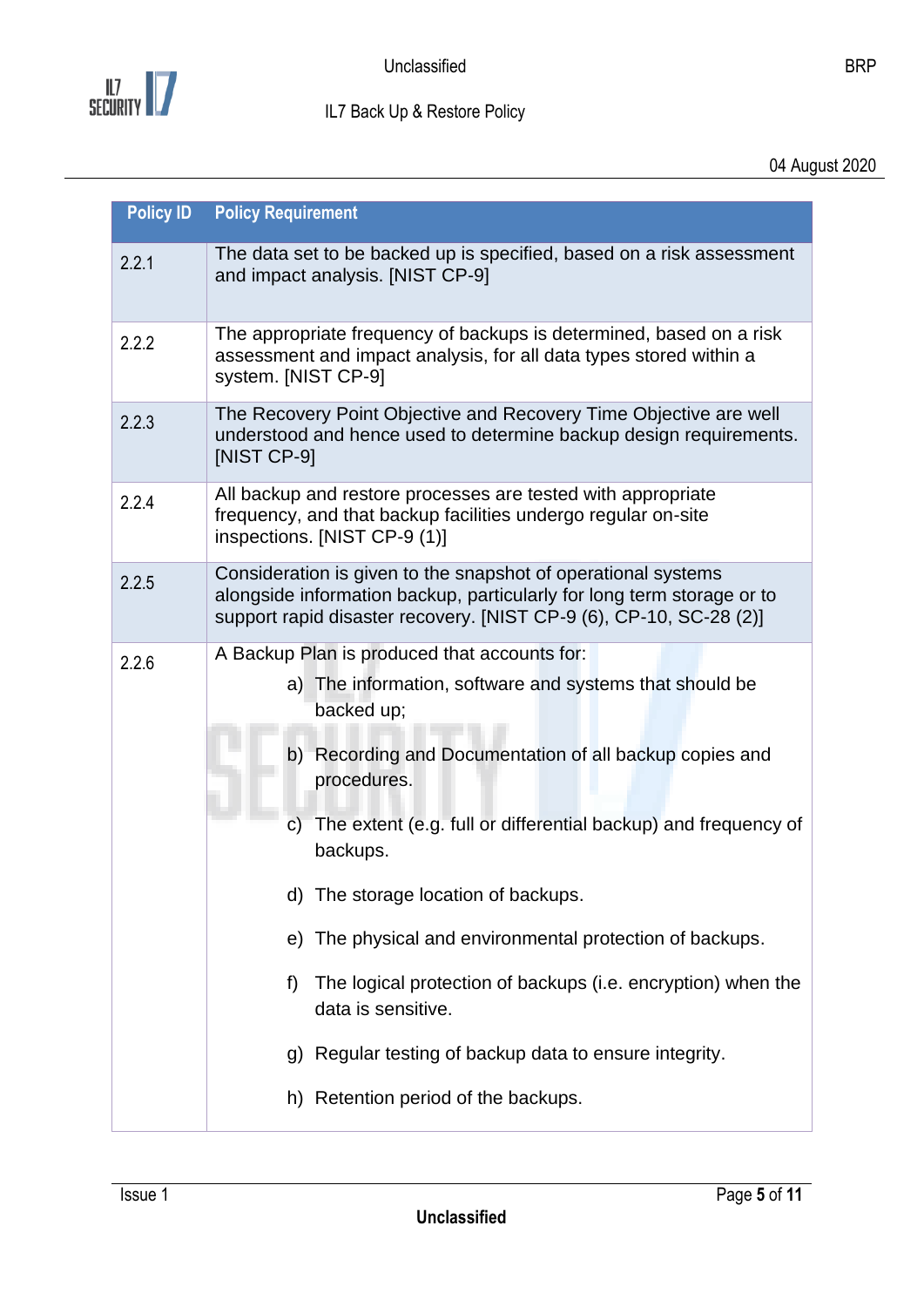

04 August 2020

|       | <b>Policy ID</b> Policy Requirement                                                                                                                                  |
|-------|----------------------------------------------------------------------------------------------------------------------------------------------------------------------|
| 2.2.7 | Backups of IL7 systems and services are provided with the same level<br>of security as the original information, including physical aspects. [CP-<br>9d <sub>1</sub> |

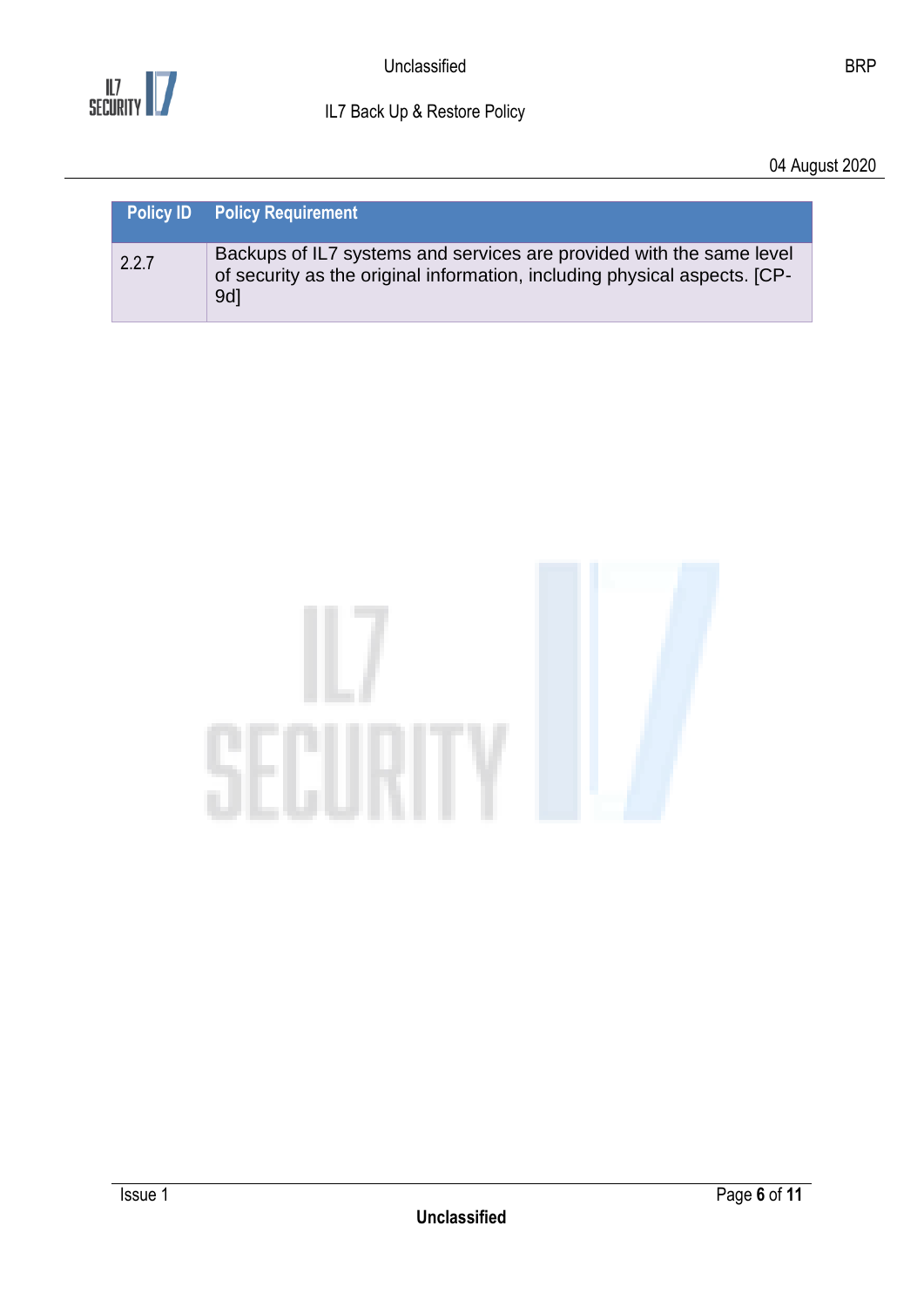

04 August 2020

### <span id="page-6-1"></span><span id="page-6-0"></span>**2.3 Securing Back Ups**

### **System designers shall ensure that:**

| <b>Policy ID</b> | <b>Policy Requirement</b>                                                                                                                                                                                                                                                         |
|------------------|-----------------------------------------------------------------------------------------------------------------------------------------------------------------------------------------------------------------------------------------------------------------------------------|
| 2.3.1            | All IL7 systems have backups implemented, covering configuration<br>data as well as live data.                                                                                                                                                                                    |
| 2.3.2            | Data backups are encrypted whether at rest in the backup or in transit<br>to it, in accordance with the Encryption Policy (Ref [5]).                                                                                                                                              |
|                  | Exceptions to this can be granted in the event that the risk of key<br>loss/compromise exceeds the risk of compromise of the confidentiality<br>of data and appropriate physical security mitigation measures are put<br>in place. [NIST CP-9]                                    |
| 2.3.3            | Backup media are stored in a secure location that has limited physical<br>and electronic access, and access is based on business need. [NIST<br>$CP-9$ ]                                                                                                                          |
| 2.3.4            | All access to backup media is tracked and recorded, producing an<br>audit trail of all such access.                                                                                                                                                                               |
| 2.3.5            | Backups are stored in a location that is sufficiently remote from the<br>original data, with the site being chosen following a risk assessment<br>accounting for disasters which may simultaneously affect both<br>locations.                                                     |
| 2.3.6            | A "3-2-1" backup strategy is used wherever possible i.e. where there<br>will be three copies of data, two will be on site but on different<br>mediums, and one copy will be maintained offsite.                                                                                   |
| 2.3.7            | Data classified as SECRET is only backed up to locations that have<br>been assured to handle SECRET data by IL7 Security Directorate.<br>[NIST CP-9]                                                                                                                              |
| 2.3.8            | It is determined whether systems should be considered "critical" (i.e.<br>data must be recoverable in less than one business day from an<br>emergency recovery request) or "non-critical" (everything else).                                                                      |
| 2.3.9            | Critical systems are assessed in conjunction with IL7 Governance,<br>Risk and Assurance team to identify if additional backup requirements<br>are required other than those outlined in this Policy, such as Offline<br>Storage and Redundant systems. [NIST CP-9 (6), SC-28 (2)] |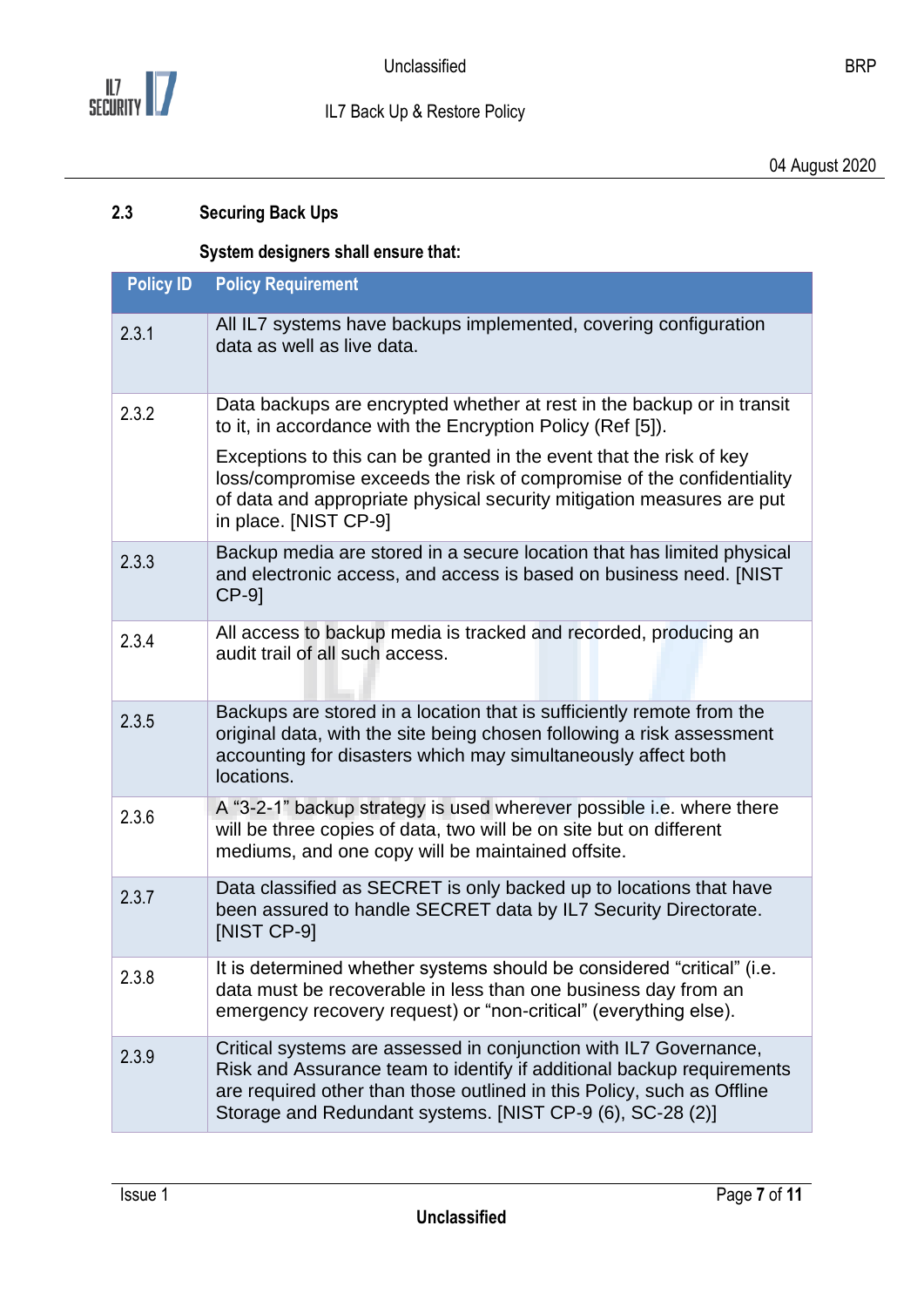

04 August 2020

### <span id="page-7-0"></span>**2.4 Physical Security**

System Administrators shall ensure that:

| $\overline{3}$ | <b>Policy Requirement</b>                                                                                                                                                                                                                                                              |
|----------------|----------------------------------------------------------------------------------------------------------------------------------------------------------------------------------------------------------------------------------------------------------------------------------------|
| 2.4.1          | The physical security of the backups is managed to maintain the<br>integrity and availability of IL7 information resources. [NIST CP-9]                                                                                                                                                |
| 2.4.2          | All access to the backup location or facility is tracked and logged.                                                                                                                                                                                                                   |
| 2.4.3          | An inventory of backup media and services is maintained.                                                                                                                                                                                                                               |
| 2.4.4          | All IL7 backups are considered to have the same level of sensitivity as<br>the original data, and are treated as such, to ensure that required<br>handling, dissemination and disposal conditions are observed and<br>adhered to. [NIST CP-9]                                          |
| 2.4.5          | Data in backups is retained in accordance with IL7 Data Retention<br>Policy (Ref [6]).                                                                                                                                                                                                 |
| 2.4.6          | Destruction of backups is undertaken in accordance with the Secure<br>Data Erasure Policy (Ref [7]) and IL7 Hardware Destruction Policy (Ref<br>TBC) where applicable. Destruction of backups must require dual-<br>authorisation, either procedurally or technically. [NIST CP-9 (7)] |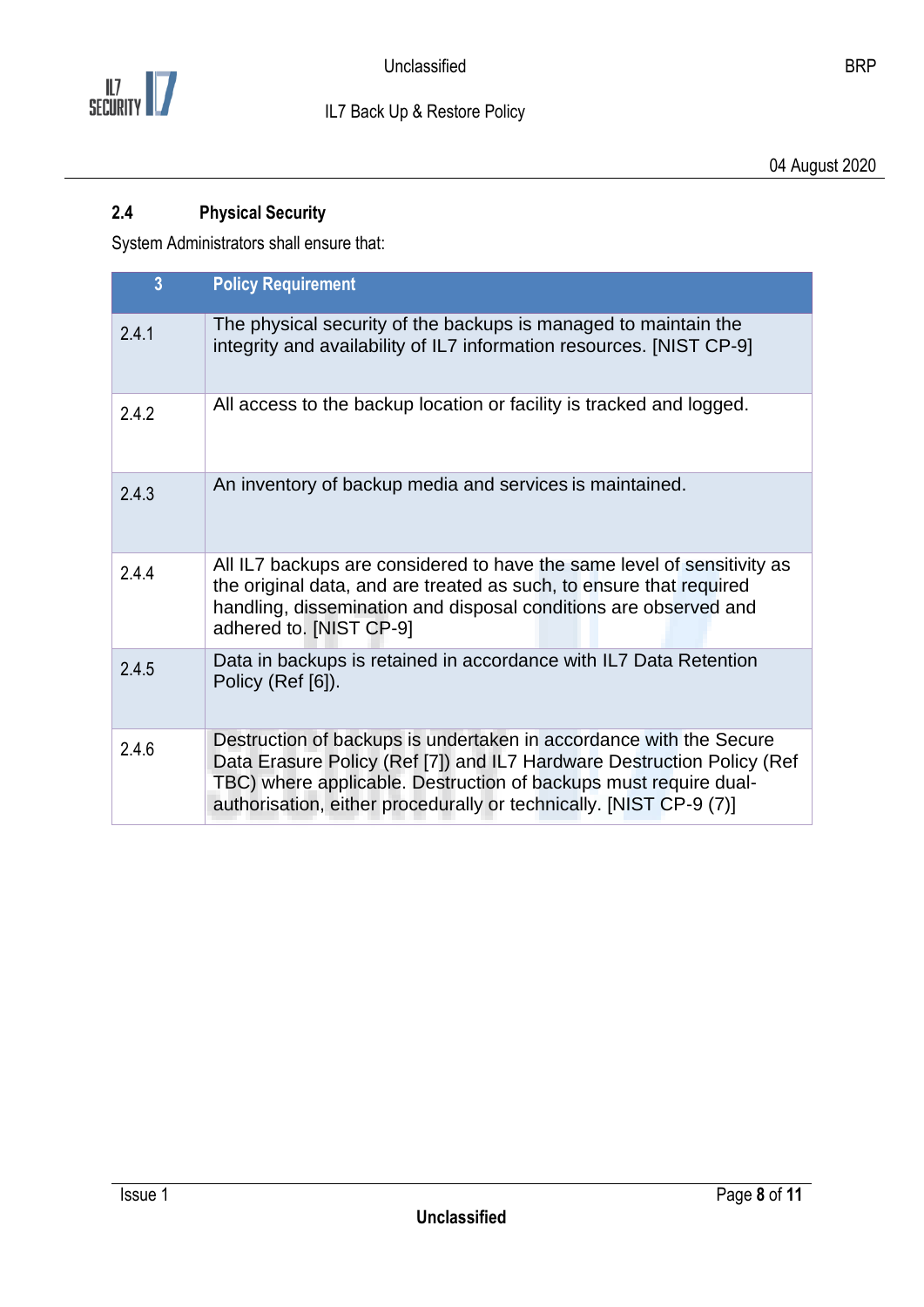

04 August 2020

### <span id="page-8-0"></span>**2.5 Staff Management**

Management shall ensure that:

| 33    | <b>Policy Requirement</b>                                                                                                                                                                                    |
|-------|--------------------------------------------------------------------------------------------------------------------------------------------------------------------------------------------------------------|
| 2.5.1 | A sufficient number of adequately trained and experienced staff<br>members are assigned to implement and maintain IL7 backups, based<br>on business requirements, a risk assessment, and an impact analysis. |
| 2.5.2 | Staff allocated to maintaining the backups have the relevant security<br>clearance and authorisation to work with all information contained in<br>the backups.                                               |
| 2.5.3 | Staff allocated to maintaining the backups have the relevant training to<br>undertake their duties with respect to data backups.                                                                             |

## <span id="page-8-1"></span>**2.6 Backup Testing**

System Administrators shall ensure that:

| <b>Policy ID</b> | <b>Policy Requirement</b>                                                                                                                                                                                                                               |
|------------------|---------------------------------------------------------------------------------------------------------------------------------------------------------------------------------------------------------------------------------------------------------|
| 2.6.1            | Backups are tested quarterly to ensure that the data is being saved<br>correctly, can be fully restored/recovered and mirrors the original data.<br>[NIST CP-9 $(1)$ ]                                                                                  |
| 2.6.2            | Any failures or issues identified during the backup test are investigated.                                                                                                                                                                              |
| 2.6.3            | Testing the ability to restore backed-up data should be performed onto<br>dedicated test media, not by overwriting the original media in case the<br>backup or restoration process fails and causes irreparable data<br>damage or loss. [NIST CP-9 (2)] |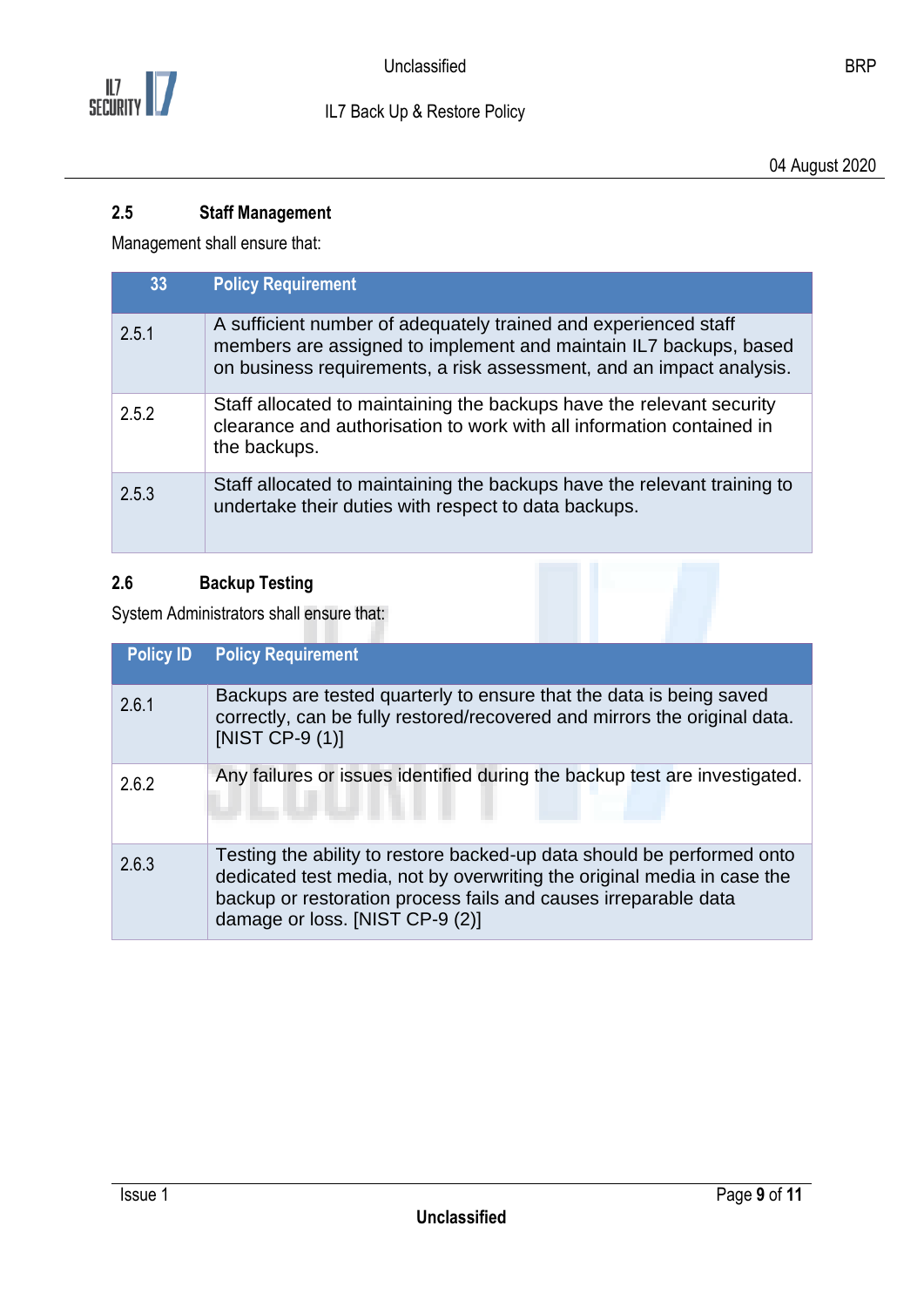

04 August 2020

#### <span id="page-9-0"></span>**2.7 Data Restoration**

System Administrators shall ensure that:

| <b>Policy ID</b> | <b>Policy Requirement</b>                                                                                                                                                                                                                     |
|------------------|-----------------------------------------------------------------------------------------------------------------------------------------------------------------------------------------------------------------------------------------------|
| 2.7.1            | For critical systems, recovery of data takes place within the Recovery<br>Time Objective from an emergency recovery request. [NIST CP-10 (4)]                                                                                                 |
| 2.7.2            | For non-critical systems, and in general, recovery of data takes place<br>within one business day of an emergency recovery request, with the<br>understanding that this may be impossible following a catastrophic<br>event. [NIST CP-10 (4)] |
| 2.7.3            | Any non-emergency recovery occurs within five business days, on a<br>time-available basis. [NIST CP-10 (4)]                                                                                                                                   |

## <span id="page-9-1"></span>**2.8 Help Desk**

Users requiring file restoration shall:

| <b>Policy ID</b> | <b>Policy Requirement</b>                                                                   |
|------------------|---------------------------------------------------------------------------------------------|
| 2.8.1            | Submit a help desk ticket request to the IT Service Desk with the<br>following information: |
|                  | Information about the file creation date.<br>$\bullet$                                      |
|                  | $\bullet$ The name of the file.                                                             |
|                  | • The last time the file was changed.                                                       |
|                  | • The date and time it was deleted or destroyed.                                            |
|                  | Justification as to why they require the data restored.                                     |